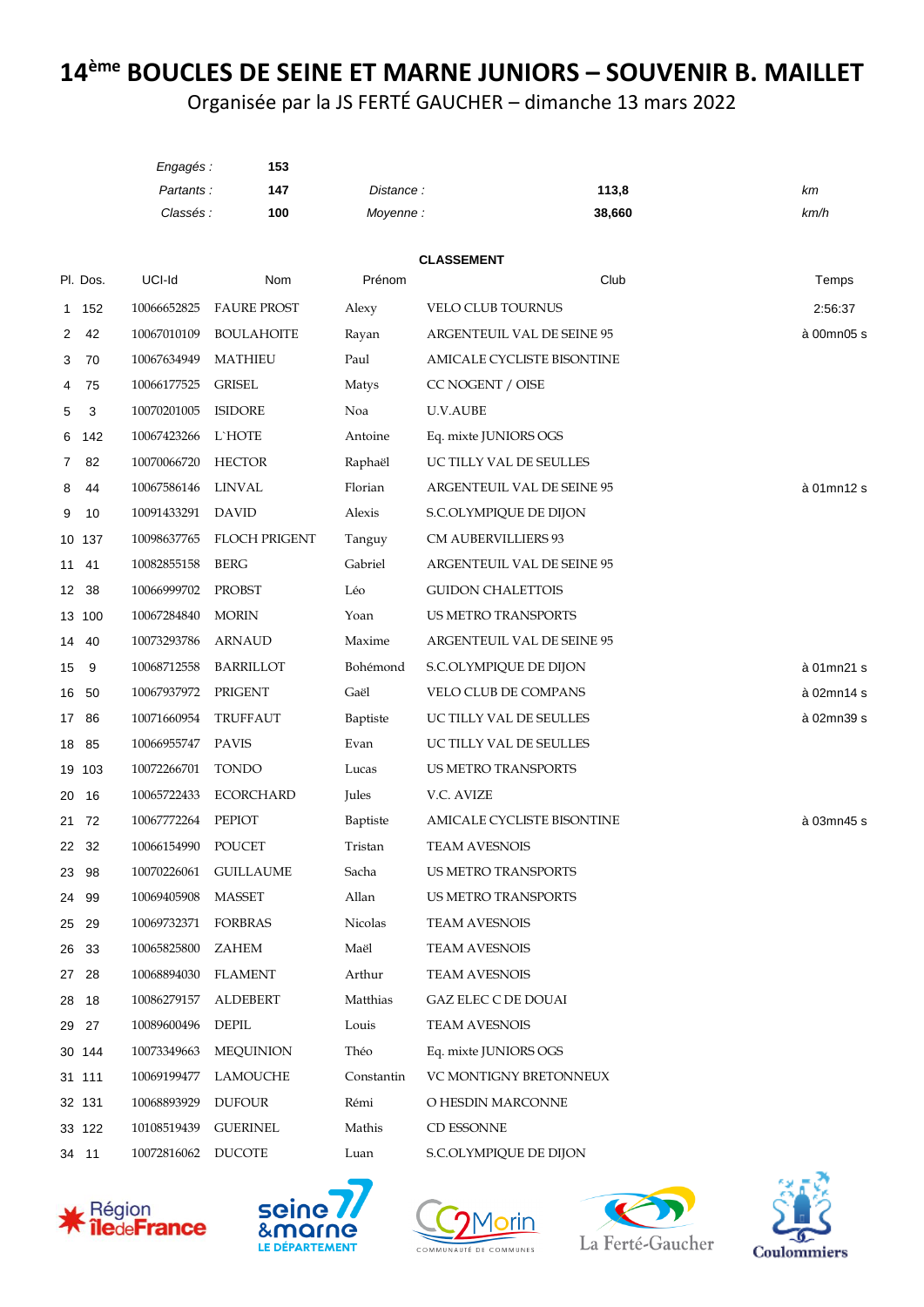## 14<sup>ème</sup> BOUCLES DE SEINE ET MARNE JUNIORS - SOUVENIR B. MAILLET

Organisée par la JS FERTÉ GAUCHER - dimanche 13 mars 2022

| 35 | 45             | 10073291261          | <b>MERCIER</b>                     | Edwin     | ARGENTEUIL VAL DE SEINE 95                           |            |
|----|----------------|----------------------|------------------------------------|-----------|------------------------------------------------------|------------|
| 36 | 65             | 10066162064 DE SOUSA |                                    | Anthony   | US CRETEIL                                           |            |
|    | 37 78          | 10120172472 LOUIS    |                                    | Maxime    | CC NOGENT / OISE                                     |            |
|    | 38 104         | 10066462764 BOUQUET  |                                    | Thomas    | PARISIS A.C. 95                                      |            |
| 39 | 26             | 10122533717          | <b>CRUPPE</b>                      | Kylian    | <b>TEAM AVESNOIS</b>                                 |            |
|    | 40 141         | 10066669393          | <b>DUMINY</b>                      | Jules     | Eq. mixte JUNIORS OGS                                |            |
| 41 | $\overline{7}$ | 10065881471          | <b>MORIN</b>                       | Emil      | LA FEUILLIE CYCLISTE                                 |            |
|    | 42 74          |                      | 10110059214 DUCLAUD DOUET          | Axel      | CC NOGENT / OISE                                     |            |
|    | 43 80          | 10066955040          | BOITTIN                            | Thomas    | UC TILLY VAL DE SEULLES                              |            |
| 44 | 43             |                      | 10094656422 CHAPOLARD AYRAL Julien |           | ARGENTEUIL VAL DE SEINE 95                           |            |
| 45 | $\overline{1}$ | 10070112085          | <b>BEURVILLE</b>                   | Mathis    | U.V.AUBE                                             |            |
| 46 | - 76           | 10070239401          | <b>GUEFVENEU</b>                   | Swann     | CC NOGENT / OISE                                     |            |
|    | 47 71          | 10068880892          | <b>MORTIER</b>                     | Thibaut   | AMICALE CYCLISTE BISONTINE                           |            |
| 48 | 46             | 10067897152 NOMINE   |                                    | Yoann     | ARGENTEUIL VAL DE SEINE 95                           |            |
| 49 | 54             | 10089648592          | DEPINCE                            | Leopold   | MOYON PERCY VELO CLUB                                |            |
| 50 | 88             | 10070060050          | <b>CURIEN</b>                      | Quentin   | Eq. mixte U19 CYCLING PROJECT TEAM MATERIEL-VELO.COM |            |
| 51 | 30             | 10070255262 LEROY    |                                    | Clément   | <b>TEAM AVESNOIS</b>                                 |            |
| 52 | 6              | 10089151973          | LANGUI                             | Nicolas   | LA FEUILLIE CYCLISTE                                 |            |
|    | 53 73          | 10068621117          | SAVONET                            | Martin    | AMICALE CYCLISTE BISONTINE                           |            |
|    | 54 17          |                      | 10068011532 REBOUILLAT             | Axel      | V.C. AVIZE                                           |            |
|    | 55 112         | 10065825695          | LEROUX                             | Victor    | VC MONTIGNY BRETONNEUX                               |            |
| 56 | 12             |                      | 10066624937 LAPOSTOLLE             | Hugo      | S.C.OLYMPIQUE DE DIJON                               |            |
|    | 57 132         | 10085762835          | FLOUR                              | Florian   | O HESDIN MARCONNE                                    |            |
|    | 58 126         | 10066161761          | <b>PANOR</b>                       | Enzo      | CSM CLAMART                                          |            |
| 59 | 35             | 10070656396          | <b>BONMATI</b>                     | Axel      | <b>GUIDON CHALETTOIS</b>                             | à 11mn07 s |
| 60 | 47             | 10073292271          | <b>ONESIME</b>                     | Louis     | ARGENTEUIL VAL DE SEINE 95                           |            |
|    | 61 62          | 10067896647          | <b>MAREC</b>                       | Flavien   | LAGNY PONTCARRE CYC.                                 |            |
|    | 62 69          | 10070918906 LASSUS   |                                    | Charly    | AMICALE CYCLISTE BISONTINE                           |            |
|    | 63 148         | 10082685208          | <b>BATARIERE</b>                   | Thomas    | VC ELANCOURT ST QUENTIN EN YVELINES TEAM VOUSSERT    |            |
|    | 64 56          | 10076740118          | HAIRON                             | Nicolas   | MOYON PERCY VELO CLUB                                |            |
|    | 65 128         | 10117167290          | SOUID OLIVERAS                     | Adrien    | <b>CSM CLAMART</b>                                   |            |
|    | 66 68          | 10069345886          | <b>GENETTE</b>                     | Edouard   | AMICALE CYCLISTE BISONTINE                           |            |
|    | 67 125         | 10066804284          | PANCE                              | Octave    | <b>CSM CLAMART</b>                                   |            |
|    | 68 109         | 10067657783          | BALHAWAN                           | Adrien    | VC MONTIGNY BRETONNEUX                               |            |
|    | 69 105         | 10066135994          | <b>DUCROT</b>                      | Emilien   | PARISIS A.C. 95                                      |            |
|    | 70 55          | 10096636737          | <b>DOYERE</b>                      | Simon     | MOYON PERCY VELO CLUB                                |            |
|    | 71 113         | 10066348889          | LOUVRIER                           | Stanislas | VC MONTIGNY BRETONNEUX                               |            |
|    | 72 53          | 10070839080          | DELAHAYE                           | Joris     | MOYON PERCY VELO CLUB                                |            |
|    | 73 123         | 10070471389          | <b>MULLOIS</b>                     | Quentin   | CD ESSONNE                                           |            |
|    | 74 89          |                      | 10111984662 DESEBE SODOYER         | Dorian    | Eq. mixte U19 CYCLING PROJECT TEAM MATERIEL-VELO.COM |            |